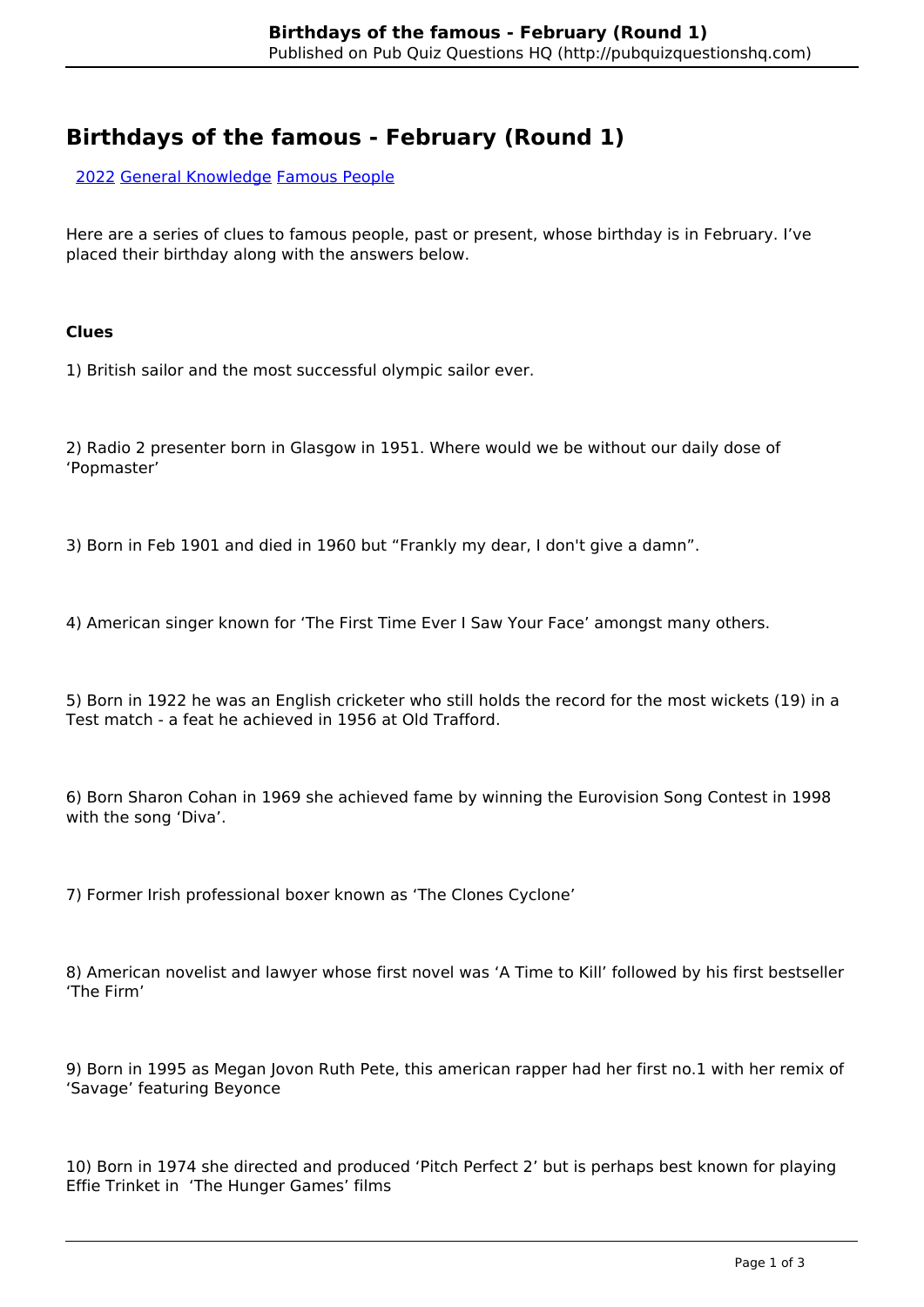#### **Answers**

1) British sailor and the most successful olympic sailor ever.

### **Ben Ainslie (5th)**

2) Radio 2 presenter born in Glasgow in 1951. Where would we be without our daily dose of 'Popmaster'

## **Ken Bruce (2nd)**

3) Born in Feb 1901 and died in 1960 but "Frankly my dear, I don't give a damn".

## **Clark Gable (1st)**

4) American singer known for 'The First Time Ever I Saw Your Face' amongst many others.

#### **Roberta Flack (10th)**

5) Born in 1922 he was an English cricketer who still holds the record for the most wickets (19) in a Test match - a feat he achieved in 1956 at Old Trafford.

#### **Jim Laker (9th)**

6) Born Sharon Cohan in 1969 she achieved fame by winning the Eurovision Song Contest in 1998 with the song 'Diva'.

#### **Dana International (2nd)**

7) Former Irish professional boxer known as 'The Clones Cyclone'

#### **Barry McGuigan (28th)**

8) American novelist and lawyer whose first novel was 'A Time to Kill' followed by his first bestseller 'The Firm'

#### **John Grisham (8th)**